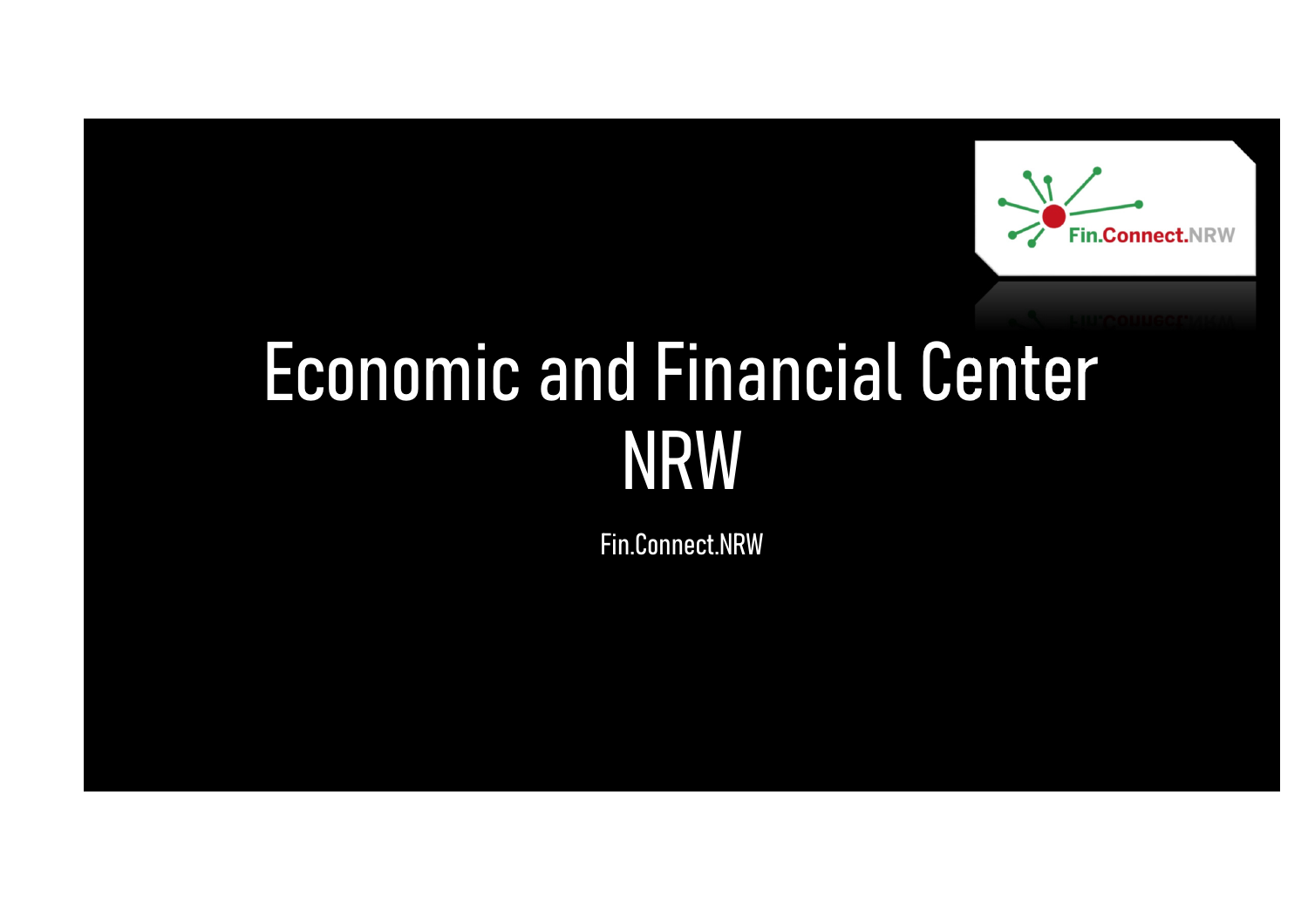## Fin.Connect.NRW



- Linkage between financial players to manage the transformation to a digital & sustainable economy and to restart the economy in the aftermath of COVID-19
- Launched on June 15, 2020
- Current, important topics:
	- Innovation and digitalization
	- Financing the transformation
	- Sustainability and sustainable finance
- Other goals that can be supported by Fin.Connect.NRW are
	- Mobilization of venture and equity capital, improvement of the matching of capital providers and companies and securing human capital

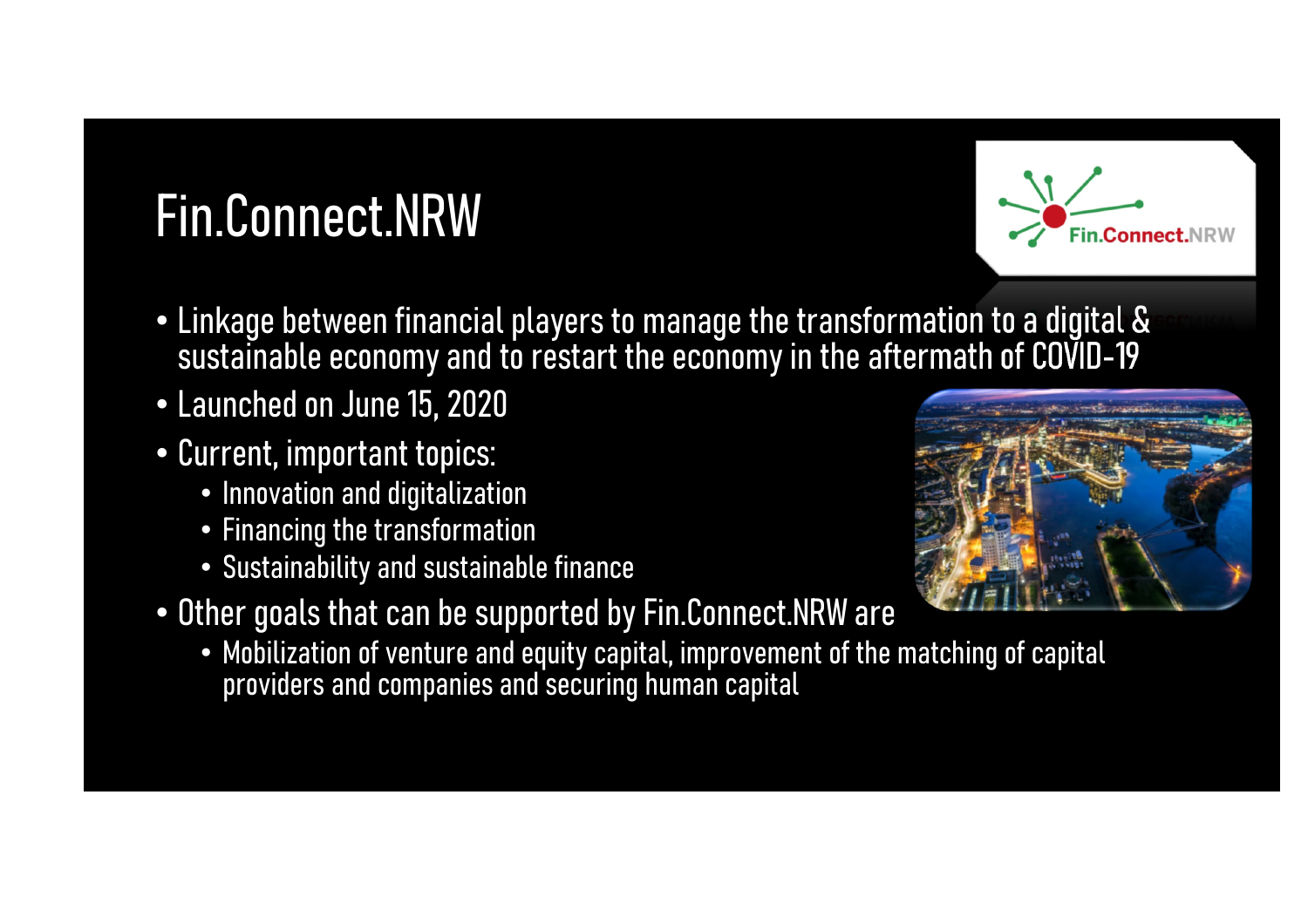#### NRW = Metropolregion Rhein-Ruhr

- High population density has made NRW a top-ranking business location (e.g. chemical industry, supply industry) and science location (68 colleges and universities) with a strong industry and many Hidden Champions
- Concentration of banking businesses and leading insurance center in Germany
- Dynamic growth and financial innovations
- Vibrant start-up scene with Fintechs and Insurtechs
- Members of Fin.Connect.NRW are credit institutions, insurance industry, private equity, venture capital, real economy, consulting and science

----  - - -



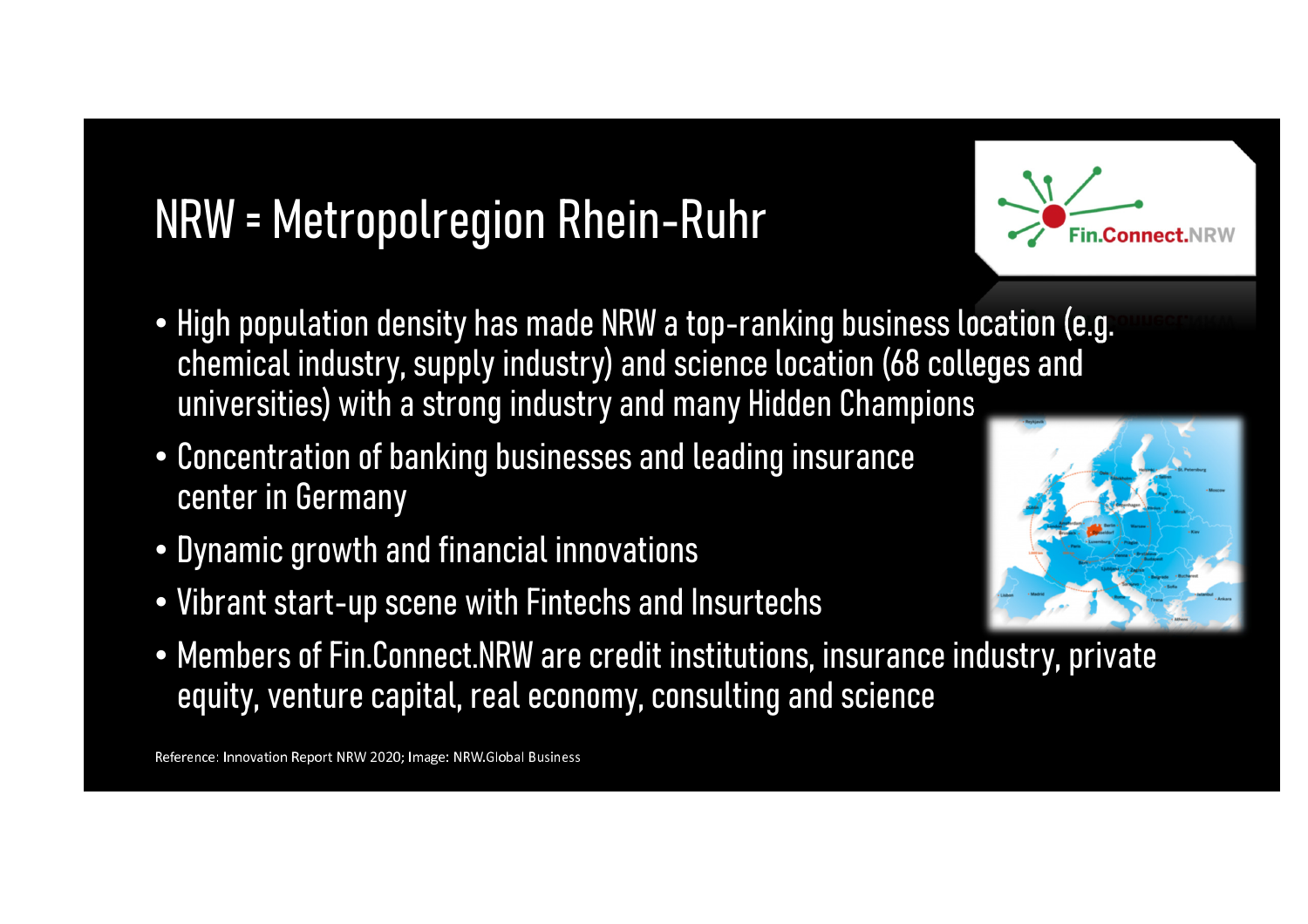## Statistic banking market NRW

- $\bullet$  935.1 billion  $\epsilon$  transaction volume (+3.4% change from the previous year)
- 607.2 billion € loans to non-banks (+4%)
- 42 billion € direct foreign investment
- 270 credit institutions (-7.8%, because of digitalization and concentration)
- About 207,000 employees (-2.3% for the same reasons)
- Rhein-Ruhr Metropole includes:
	- Financial Center in Düsseldorf and Insurance Center in Cologne
	- Other financial service providers are located in Münster, Dortmund and many other cities

----- - -!"#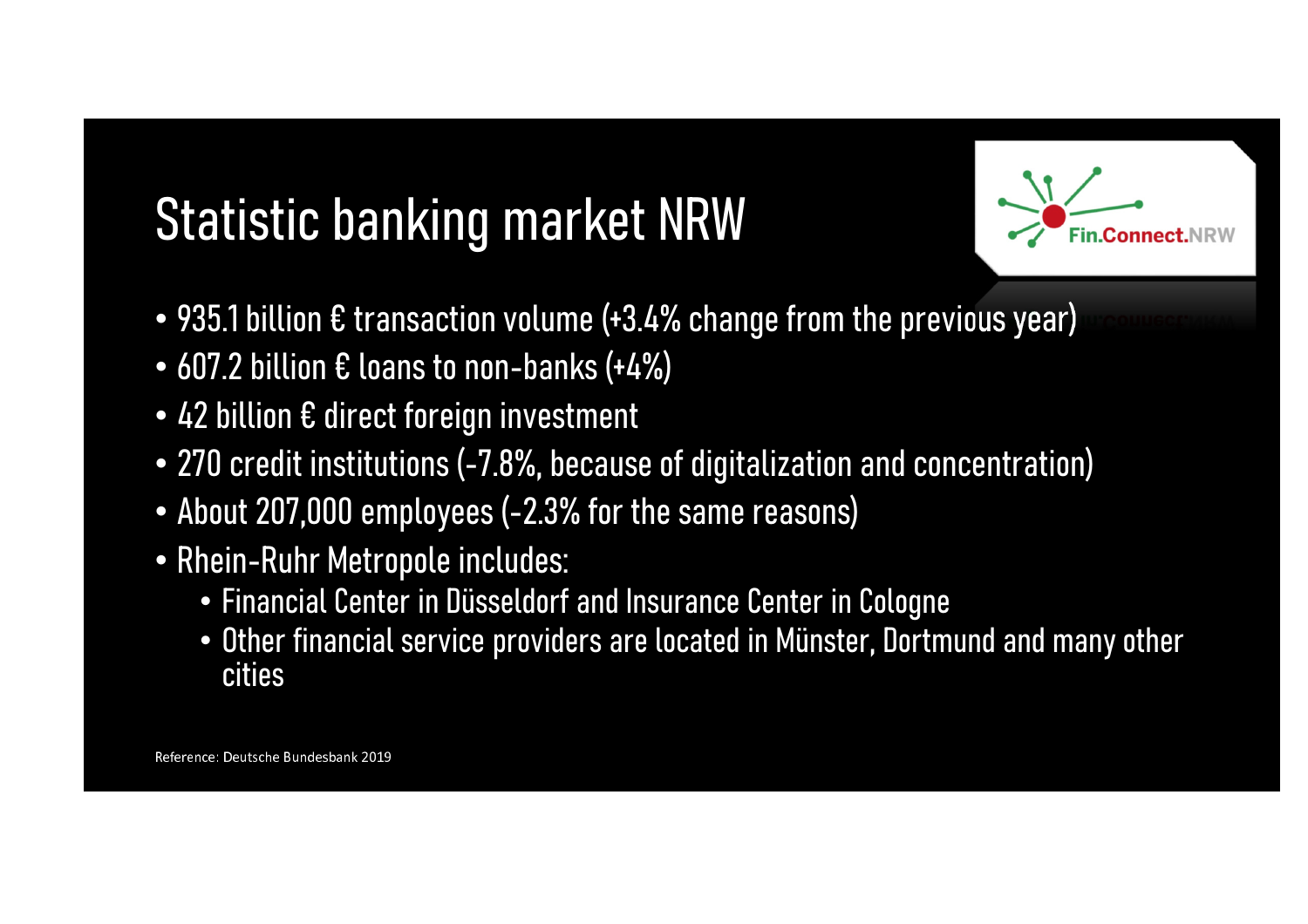### Statistic insurance market NRW



- Investment volume of 449 billion  $\bm{\epsilon}$  in NRW (27.4% of Germanys total investment volume by insurers)
- Investments of 2.6 billion  $\boldsymbol{\epsilon}$  in renewable energies every third wind turbine in Germany is insured by an insurer from NRW, that's more than 9,000 wind turbines.
- Investments of 310 million € in start-ups
- More than 114,000 employees 76,000 dependent and 38,000 self-employed in NRW (largest number of all federal states)
- Cologne is Germany's second largest insurance center